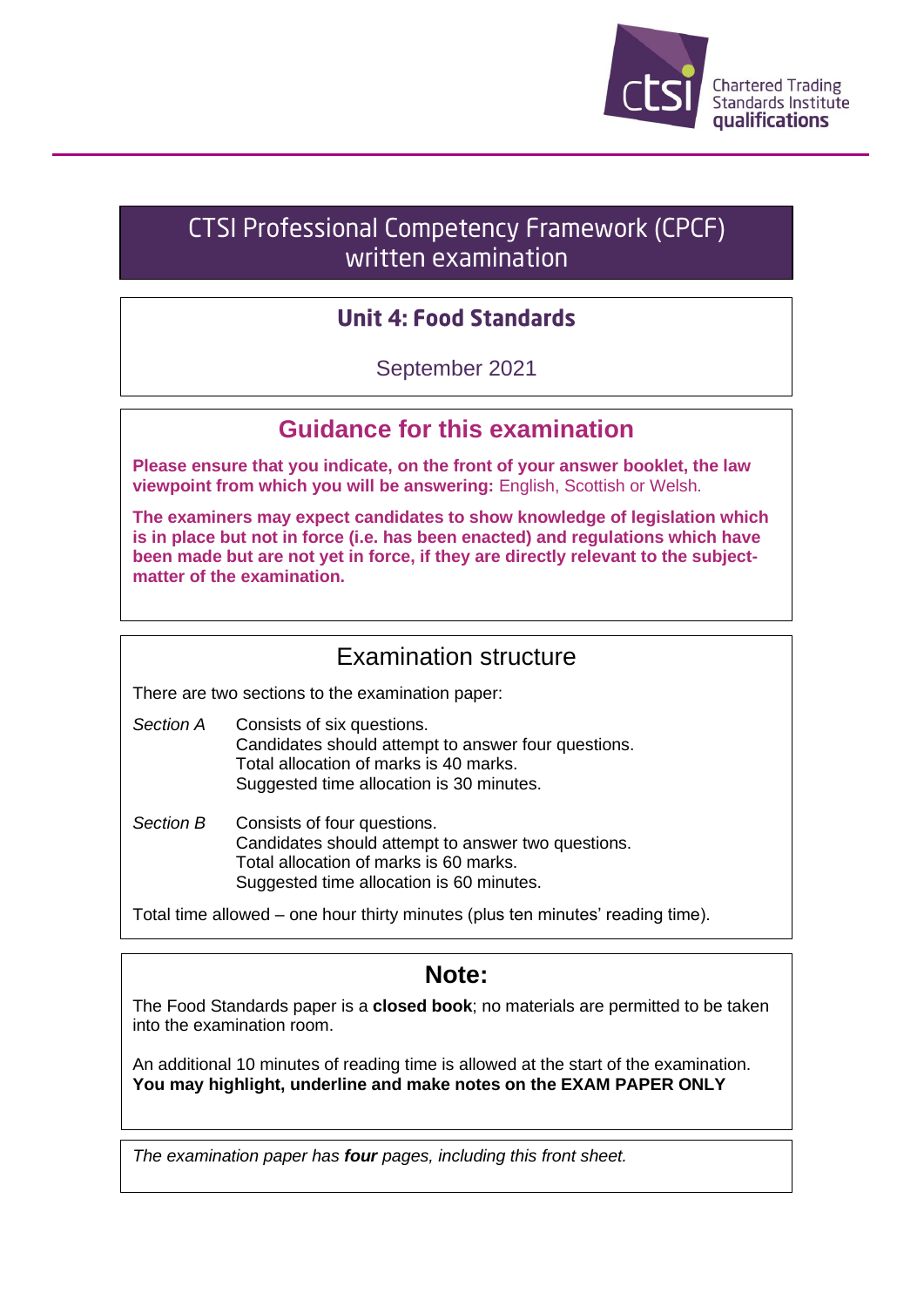## 2

**Date:** 14 September 2021 **Reading time:** 10 minutes

**Time:** 14:00 – 16:00 **Max:** 100 marks

#### **Section A Candidates should attempt to answer four questions. Each question carries ten marks. Total: 40 marks.**

- 1. Answer both parts:
	- (a) Using examples, explain what is meant by food sold by "means of distance communication" under Retained Regulation (EU) No 1169/2011 on food information to consumers (4 marks)
	- (b) Explain briefly how the mandatory labelling requirements for food differ for those sold by distance communication to those sold in a retail shop.

(6 marks) (total: 10 marks)

(10 marks)

(10 marks)

(10 marks)

- 2. What is a competent authority? How is responsibility split for food matters across the government departments/agencies?
- 3. Describe the regulatory requirements in relation to minimum durability in Retained Regulation (EU) No. 1169/2011 on food information to consumers.

4. Explain the terms 'meat', 'regulated product' and 'reserved description' as defined under The Products Containing Meat etc (England) Regulations 2014 [in Wales: The Products Containing Meat etc (Wales) Regulations 2014; in Scotland: The Products Containing Meat etc (Scotland) Regulations 2014].

- 5. Answer both parts:
	- (a) What are official controls? (5 marks)
	- (b) Describe the intervention types recognised as official controls and non-official controls under the Food Law Practice Guidance.

**End of Section A.**

(5 marks) (total: 10 marks)

6. Using examples, explain the difference between a health and a nutrition claim.

(10 marks)

### **Section A total of 40 marks.**

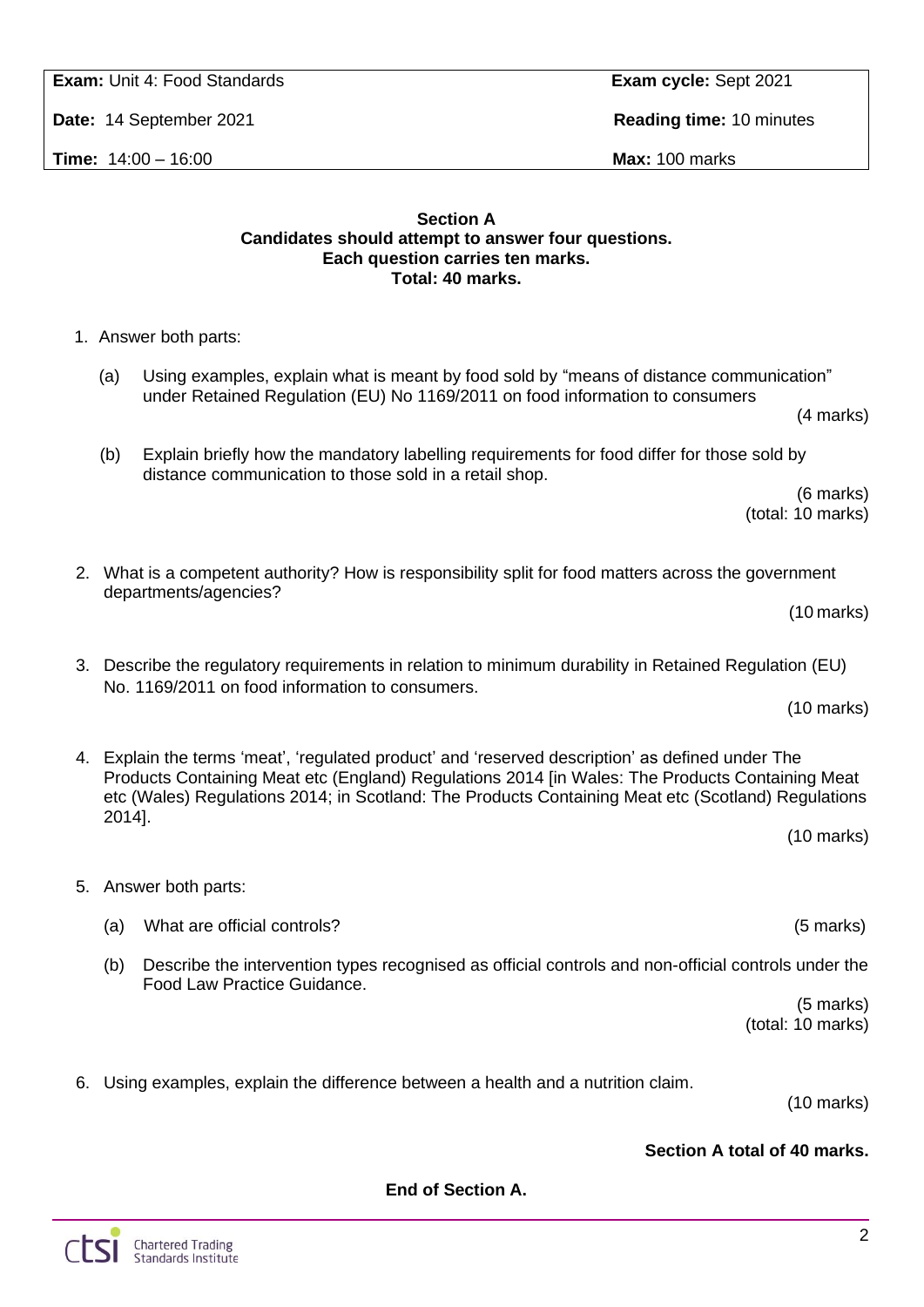#### **Section B Candidates should attempt to answer two questions. Each question carries 30 marks. Total: 60 marks.**

7. What is a contaminant? Discuss the controls applied by The Contaminants in Food (England) Regulations 2013 [in Wales: The Contaminants in Food (Wales) Regulations 2013; in Scotland: The Contaminants in Food (Scotland) Regulations 2013] to protect public health.

(30 marks)

- 8. Answer both parts:
	- (a) Mrs Fin, a fishmonger, has just opened a retail shop in your area. Draft an email explaining to her the requirements for the labelling of fish sold loose for consumers.

(22 marks)

(b) You subsequently conduct a visit. Explain the requirements under the Food Law Code of Practice for a report of your inspection.

(8 marks) (total: 30 marks)

9. Evaluate the effectiveness of the requirements placed on food business operators under Retained Regulation (EU) No 178/2002, laying down the general principles of food law to ensure food safety.

(30 marks)

**Section B continues over the page**